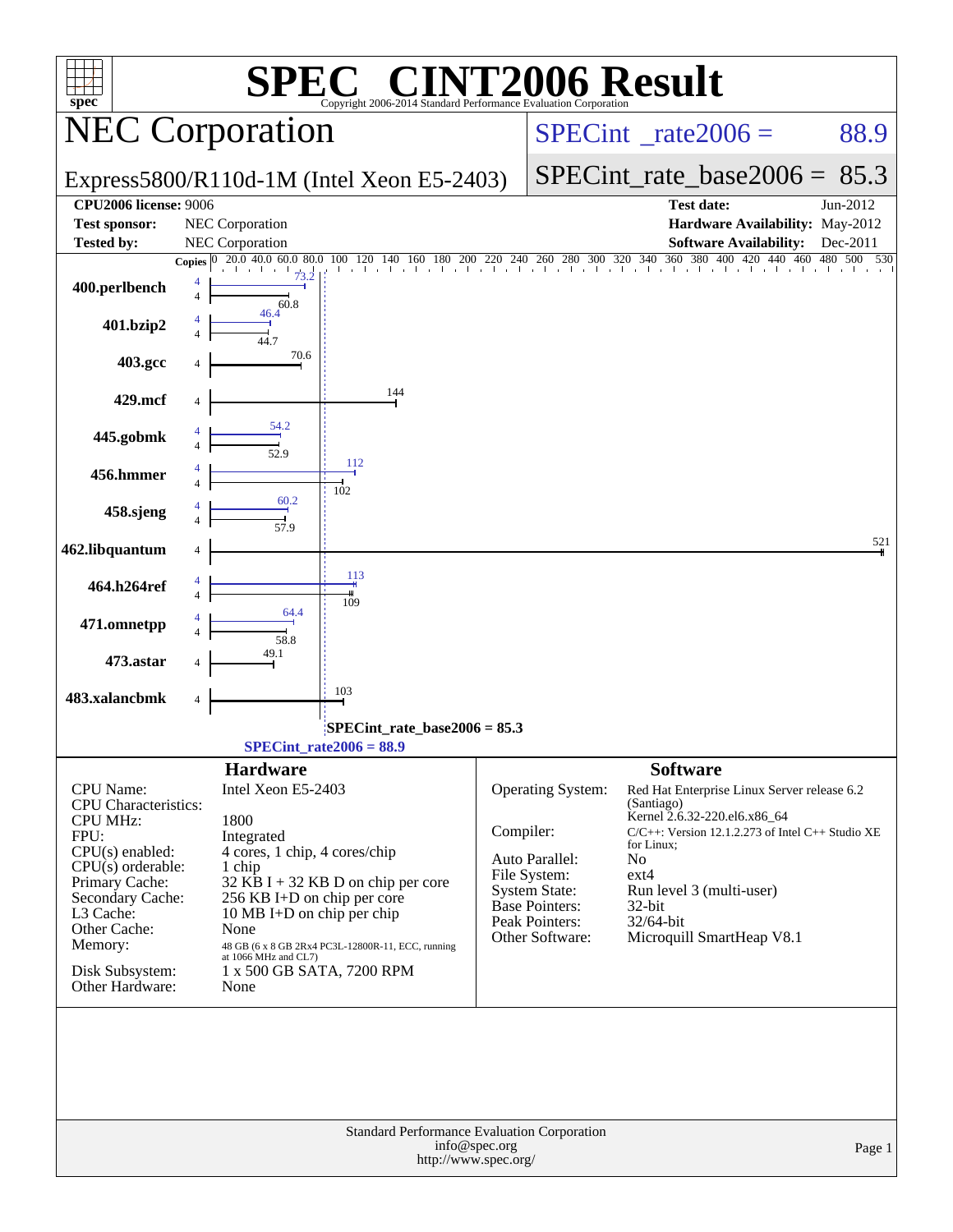

# NEC Corporation

SPECint rate $2006 = 88.9$ 

Express5800/R110d-1M (Intel Xeon E5-2403)

[SPECint\\_rate\\_base2006 =](http://www.spec.org/auto/cpu2006/Docs/result-fields.html#SPECintratebase2006) 85.3

**[CPU2006 license:](http://www.spec.org/auto/cpu2006/Docs/result-fields.html#CPU2006license)** 9006 **[Test date:](http://www.spec.org/auto/cpu2006/Docs/result-fields.html#Testdate)** Jun-2012 **[Test sponsor:](http://www.spec.org/auto/cpu2006/Docs/result-fields.html#Testsponsor)** NEC Corporation **[Hardware Availability:](http://www.spec.org/auto/cpu2006/Docs/result-fields.html#HardwareAvailability)** May-2012 **[Tested by:](http://www.spec.org/auto/cpu2006/Docs/result-fields.html#Testedby)** NEC Corporation **[Software Availability:](http://www.spec.org/auto/cpu2006/Docs/result-fields.html#SoftwareAvailability)** Dec-2011

#### **[Results Table](http://www.spec.org/auto/cpu2006/Docs/result-fields.html#ResultsTable)**

|                                                                                                          | <b>Base</b>   |                |       |                |       |                |       | <b>Peak</b>   |                |              |                |              |                |              |
|----------------------------------------------------------------------------------------------------------|---------------|----------------|-------|----------------|-------|----------------|-------|---------------|----------------|--------------|----------------|--------------|----------------|--------------|
| <b>Benchmark</b>                                                                                         | <b>Copies</b> | <b>Seconds</b> | Ratio | <b>Seconds</b> | Ratio | <b>Seconds</b> | Ratio | <b>Copies</b> | <b>Seconds</b> | <b>Ratio</b> | <b>Seconds</b> | <b>Ratio</b> | <b>Seconds</b> | <b>Ratio</b> |
| 400.perlbench                                                                                            |               | 643            | 60.8  | 643            | 60.8  | 643            | 60.8  |               | 534            | 73.2         | 533            | 73.3         | 534            | 73.2         |
| 401.bzip2                                                                                                |               | 863            | 44.7  | 862            | 44.8  | 863            | 44.7  |               | 834            | 46.3         | 830            | 46.5         | 831            | 46.4         |
| $403.\mathrm{gcc}$                                                                                       |               | 457            | 70.5  | 456            | 70.7  | 456            | 70.6  |               | 457            | 70.5         | 456            | 70.7         | 456            | 70.6         |
| $429$ .mcf                                                                                               |               | 253            | 144   | 254            | 144   | 254            | 144   |               | 253            | 144          | 254            | 144          | 254            | 144          |
| $445$ .gobmk                                                                                             |               | 793            | 52.9  | 793            | 52.9  | 793            | 52.9  |               | 774            | 54.2         | 774            | 54.2         | 774            | 54.2         |
| 456.hmmer                                                                                                |               | 363            | 103   | 365            | 102   | 365            | 102   |               | 331            | 113          | 332            | 112          | 333            | 112          |
| $458$ .sjeng                                                                                             |               | 836            | 57.9  | 836            | 57.9  | 836            | 57.9  |               | 804            | 60.2         | 805            | 60.1         | 804            | 60.2         |
| 462.libquantum                                                                                           |               | 159            | 522   | 159            | 521   | 159            | 521   |               | 159            | 522          | 159            | 521          | 159            | 521          |
| 464.h264ref                                                                                              |               | 809            | 109   | 818            | 108   | 802            | 110   |               | 797            | 111          | 784            | <b>113</b>   | 783            | 113          |
| 471.omnetpp                                                                                              |               | 425            | 58.8  | 425            | 58.8  | 424            | 58.9  |               | 388            | 64.4         | 388            | 64.4         | 387            | 64.5         |
| 473.astar                                                                                                |               | 575            | 48.8  | 570            | 49.3  | 572            | 49.1  |               | 575            | 48.8         | 570            | 49.3         | 572            | <u>49.1</u>  |
| 483.xalancbmk                                                                                            |               | 267            | 103   | 267            | 103   | 266            | 104   |               | 267            | 103          | 267            | 103          | 266            | 104          |
| Results appear in the order in which they were run. Bold underlined text indicates a median measurement. |               |                |       |                |       |                |       |               |                |              |                |              |                |              |

#### **[Submit Notes](http://www.spec.org/auto/cpu2006/Docs/result-fields.html#SubmitNotes)**

 The numactl mechanism was used to bind copies to processors. The config file option 'submit' was used to generate numactl commands to bind each copy to a specific processor. For details, please see the config file.

#### **[Operating System Notes](http://www.spec.org/auto/cpu2006/Docs/result-fields.html#OperatingSystemNotes)**

Stack size set to unlimited using "ulimit -s unlimited"

#### **[Platform Notes](http://www.spec.org/auto/cpu2006/Docs/result-fields.html#PlatformNotes)**

 BIOS Settings: Energy Performance: Performance

#### **[General Notes](http://www.spec.org/auto/cpu2006/Docs/result-fields.html#GeneralNotes)**

Environment variables set by runspec before the start of the run: LD\_LIBRARY\_PATH = "/home/cpu2006/libs/32:/home/cpu2006/libs/64"

 Added glibc-static-2.12-1.47.el6.x86\_64.rpm to enable static linking

 Transparent Huge Pages enabled with: echo always > /sys/kernel/mm/redhat\_transparent\_hugepage/enabled Filesystem page cache cleared with: echo 1> /proc/sys/vm/drop\_caches runspec command invoked through numactl i.e.:

Continued on next page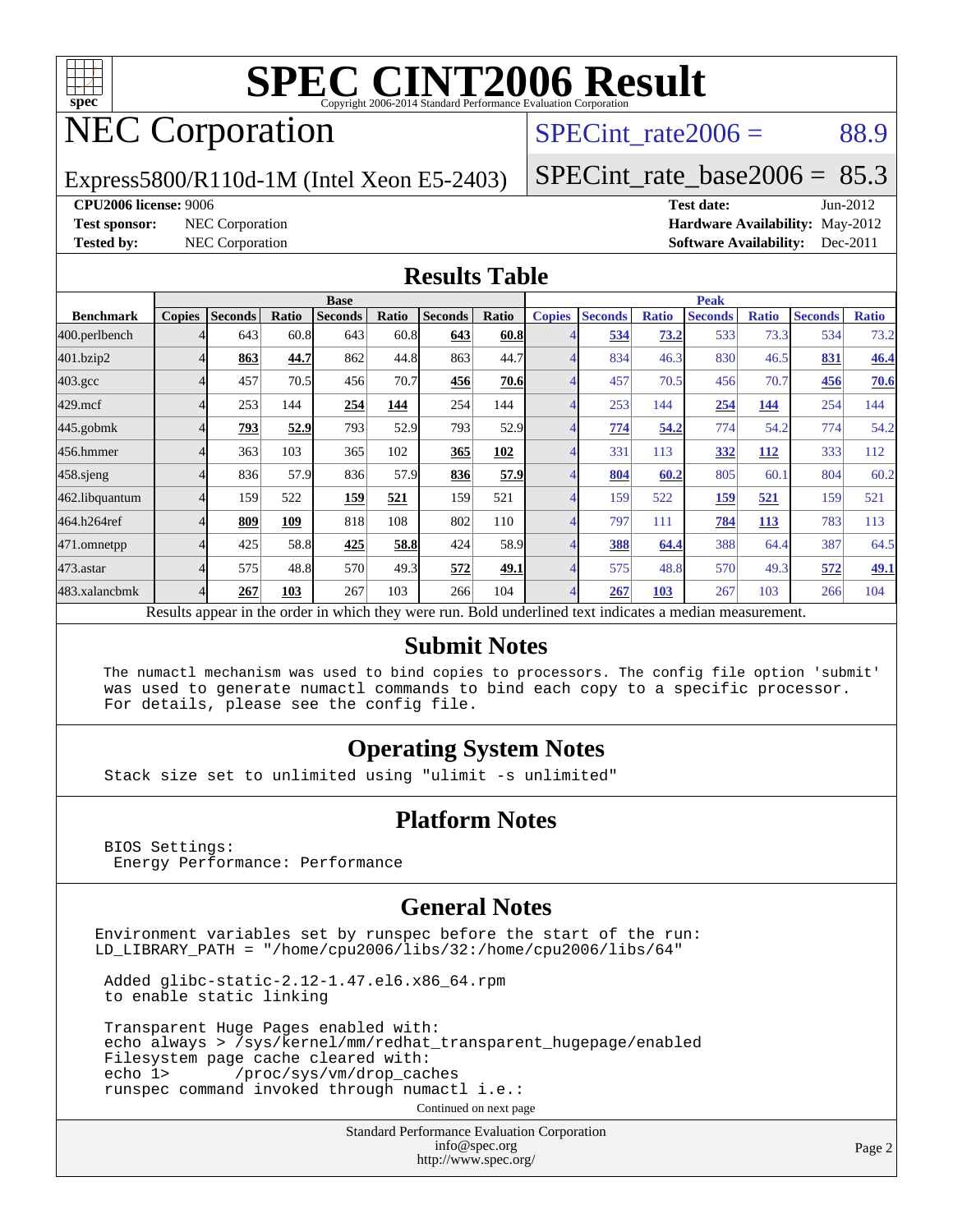

# NEC Corporation

SPECint rate $2006 = 88.9$ 

Express5800/R110d-1M (Intel Xeon E5-2403)

**[CPU2006 license:](http://www.spec.org/auto/cpu2006/Docs/result-fields.html#CPU2006license)** 9006 **[Test date:](http://www.spec.org/auto/cpu2006/Docs/result-fields.html#Testdate)** Jun-2012

[SPECint\\_rate\\_base2006 =](http://www.spec.org/auto/cpu2006/Docs/result-fields.html#SPECintratebase2006) 85.3

**[Test sponsor:](http://www.spec.org/auto/cpu2006/Docs/result-fields.html#Testsponsor)** NEC Corporation **[Hardware Availability:](http://www.spec.org/auto/cpu2006/Docs/result-fields.html#HardwareAvailability)** May-2012 **[Tested by:](http://www.spec.org/auto/cpu2006/Docs/result-fields.html#Testedby)** NEC Corporation **[Software Availability:](http://www.spec.org/auto/cpu2006/Docs/result-fields.html#SoftwareAvailability)** Dec-2011

#### **[General Notes \(Continued\)](http://www.spec.org/auto/cpu2006/Docs/result-fields.html#GeneralNotes)**

numactl --interleave=all runspec <etc>

### **[Base Compiler Invocation](http://www.spec.org/auto/cpu2006/Docs/result-fields.html#BaseCompilerInvocation)**

[C benchmarks](http://www.spec.org/auto/cpu2006/Docs/result-fields.html#Cbenchmarks): [icc -m32](http://www.spec.org/cpu2006/results/res2012q3/cpu2006-20120701-23287.flags.html#user_CCbase_intel_icc_5ff4a39e364c98233615fdd38438c6f2)

[C++ benchmarks:](http://www.spec.org/auto/cpu2006/Docs/result-fields.html#CXXbenchmarks) [icpc -m32](http://www.spec.org/cpu2006/results/res2012q3/cpu2006-20120701-23287.flags.html#user_CXXbase_intel_icpc_4e5a5ef1a53fd332b3c49e69c3330699)

**[Base Portability Flags](http://www.spec.org/auto/cpu2006/Docs/result-fields.html#BasePortabilityFlags)**

 400.perlbench: [-DSPEC\\_CPU\\_LINUX\\_IA32](http://www.spec.org/cpu2006/results/res2012q3/cpu2006-20120701-23287.flags.html#b400.perlbench_baseCPORTABILITY_DSPEC_CPU_LINUX_IA32) 462.libquantum: [-DSPEC\\_CPU\\_LINUX](http://www.spec.org/cpu2006/results/res2012q3/cpu2006-20120701-23287.flags.html#b462.libquantum_baseCPORTABILITY_DSPEC_CPU_LINUX) 483.xalancbmk: [-DSPEC\\_CPU\\_LINUX](http://www.spec.org/cpu2006/results/res2012q3/cpu2006-20120701-23287.flags.html#b483.xalancbmk_baseCXXPORTABILITY_DSPEC_CPU_LINUX)

### **[Base Optimization Flags](http://www.spec.org/auto/cpu2006/Docs/result-fields.html#BaseOptimizationFlags)**

[C benchmarks](http://www.spec.org/auto/cpu2006/Docs/result-fields.html#Cbenchmarks):

[-xSSE4.2](http://www.spec.org/cpu2006/results/res2012q3/cpu2006-20120701-23287.flags.html#user_CCbase_f-xSSE42_f91528193cf0b216347adb8b939d4107) [-ipo](http://www.spec.org/cpu2006/results/res2012q3/cpu2006-20120701-23287.flags.html#user_CCbase_f-ipo) [-O3](http://www.spec.org/cpu2006/results/res2012q3/cpu2006-20120701-23287.flags.html#user_CCbase_f-O3) [-no-prec-div](http://www.spec.org/cpu2006/results/res2012q3/cpu2006-20120701-23287.flags.html#user_CCbase_f-no-prec-div) [-opt-prefetch](http://www.spec.org/cpu2006/results/res2012q3/cpu2006-20120701-23287.flags.html#user_CCbase_f-opt-prefetch) [-opt-mem-layout-trans=3](http://www.spec.org/cpu2006/results/res2012q3/cpu2006-20120701-23287.flags.html#user_CCbase_f-opt-mem-layout-trans_a7b82ad4bd7abf52556d4961a2ae94d5)

[C++ benchmarks:](http://www.spec.org/auto/cpu2006/Docs/result-fields.html#CXXbenchmarks)

[-xSSE4.2](http://www.spec.org/cpu2006/results/res2012q3/cpu2006-20120701-23287.flags.html#user_CXXbase_f-xSSE42_f91528193cf0b216347adb8b939d4107) [-ipo](http://www.spec.org/cpu2006/results/res2012q3/cpu2006-20120701-23287.flags.html#user_CXXbase_f-ipo) [-O3](http://www.spec.org/cpu2006/results/res2012q3/cpu2006-20120701-23287.flags.html#user_CXXbase_f-O3) [-no-prec-div](http://www.spec.org/cpu2006/results/res2012q3/cpu2006-20120701-23287.flags.html#user_CXXbase_f-no-prec-div) [-opt-prefetch](http://www.spec.org/cpu2006/results/res2012q3/cpu2006-20120701-23287.flags.html#user_CXXbase_f-opt-prefetch) [-opt-mem-layout-trans=3](http://www.spec.org/cpu2006/results/res2012q3/cpu2006-20120701-23287.flags.html#user_CXXbase_f-opt-mem-layout-trans_a7b82ad4bd7abf52556d4961a2ae94d5) [-Wl,-z,muldefs](http://www.spec.org/cpu2006/results/res2012q3/cpu2006-20120701-23287.flags.html#user_CXXbase_link_force_multiple1_74079c344b956b9658436fd1b6dd3a8a) [-L/opt/SmartHeap\\_8.1/lib -lsmartheap](http://www.spec.org/cpu2006/results/res2012q3/cpu2006-20120701-23287.flags.html#user_CXXbase_SmartHeap_d5ba4dfc9de25d3c657c7de7476e66c5)

### **[Base Other Flags](http://www.spec.org/auto/cpu2006/Docs/result-fields.html#BaseOtherFlags)**

[C benchmarks](http://www.spec.org/auto/cpu2006/Docs/result-fields.html#Cbenchmarks):

403.gcc: [-Dalloca=\\_alloca](http://www.spec.org/cpu2006/results/res2012q3/cpu2006-20120701-23287.flags.html#b403.gcc_baseEXTRA_CFLAGS_Dalloca_be3056838c12de2578596ca5467af7f3)

#### **[Peak Compiler Invocation](http://www.spec.org/auto/cpu2006/Docs/result-fields.html#PeakCompilerInvocation)**

[C benchmarks \(except as noted below\)](http://www.spec.org/auto/cpu2006/Docs/result-fields.html#Cbenchmarksexceptasnotedbelow):

[icc -m32](http://www.spec.org/cpu2006/results/res2012q3/cpu2006-20120701-23287.flags.html#user_CCpeak_intel_icc_5ff4a39e364c98233615fdd38438c6f2)

400.perlbench: [icc -m64](http://www.spec.org/cpu2006/results/res2012q3/cpu2006-20120701-23287.flags.html#user_peakCCLD400_perlbench_intel_icc_64bit_bda6cc9af1fdbb0edc3795bac97ada53)

401.bzip2: [icc -m64](http://www.spec.org/cpu2006/results/res2012q3/cpu2006-20120701-23287.flags.html#user_peakCCLD401_bzip2_intel_icc_64bit_bda6cc9af1fdbb0edc3795bac97ada53)

456.hmmer: [icc -m64](http://www.spec.org/cpu2006/results/res2012q3/cpu2006-20120701-23287.flags.html#user_peakCCLD456_hmmer_intel_icc_64bit_bda6cc9af1fdbb0edc3795bac97ada53)

Continued on next page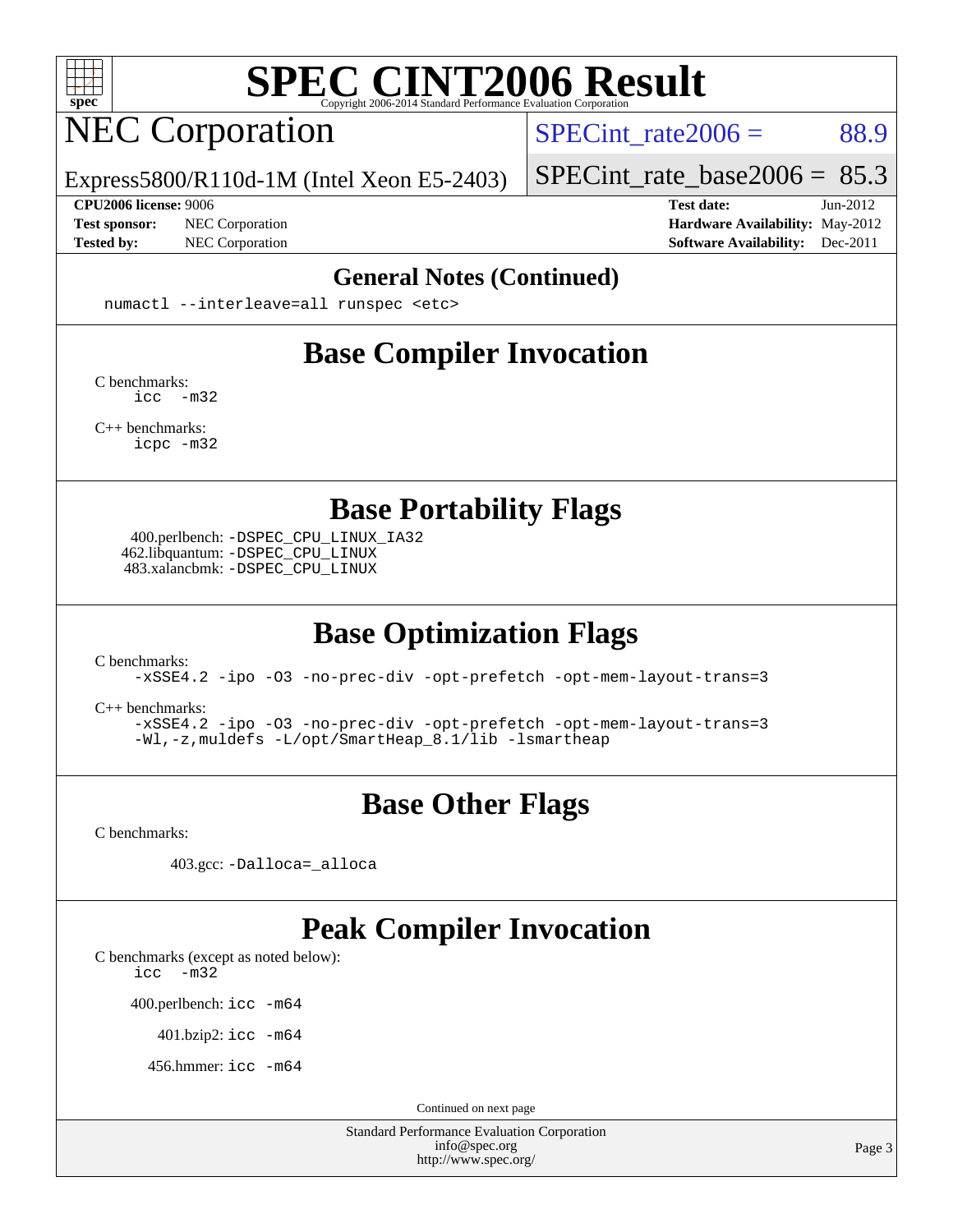

## NEC Corporation

SPECint rate $2006 = 88.9$ 

Express5800/R110d-1M (Intel Xeon E5-2403)

[SPECint\\_rate\\_base2006 =](http://www.spec.org/auto/cpu2006/Docs/result-fields.html#SPECintratebase2006) 85.3

**[CPU2006 license:](http://www.spec.org/auto/cpu2006/Docs/result-fields.html#CPU2006license)** 9006 **[Test date:](http://www.spec.org/auto/cpu2006/Docs/result-fields.html#Testdate)** Jun-2012 **[Test sponsor:](http://www.spec.org/auto/cpu2006/Docs/result-fields.html#Testsponsor)** NEC Corporation **NEC Corporation [Hardware Availability:](http://www.spec.org/auto/cpu2006/Docs/result-fields.html#HardwareAvailability)** May-2012 **[Tested by:](http://www.spec.org/auto/cpu2006/Docs/result-fields.html#Testedby)** NEC Corporation **[Software Availability:](http://www.spec.org/auto/cpu2006/Docs/result-fields.html#SoftwareAvailability)** Dec-2011

### **[Peak Compiler Invocation \(Continued\)](http://www.spec.org/auto/cpu2006/Docs/result-fields.html#PeakCompilerInvocation)**

458.sjeng: [icc -m64](http://www.spec.org/cpu2006/results/res2012q3/cpu2006-20120701-23287.flags.html#user_peakCCLD458_sjeng_intel_icc_64bit_bda6cc9af1fdbb0edc3795bac97ada53)

[C++ benchmarks:](http://www.spec.org/auto/cpu2006/Docs/result-fields.html#CXXbenchmarks)

[icpc -m32](http://www.spec.org/cpu2006/results/res2012q3/cpu2006-20120701-23287.flags.html#user_CXXpeak_intel_icpc_4e5a5ef1a53fd332b3c49e69c3330699)

**[Peak Portability Flags](http://www.spec.org/auto/cpu2006/Docs/result-fields.html#PeakPortabilityFlags)**

 400.perlbench: [-DSPEC\\_CPU\\_LP64](http://www.spec.org/cpu2006/results/res2012q3/cpu2006-20120701-23287.flags.html#b400.perlbench_peakCPORTABILITY_DSPEC_CPU_LP64) [-DSPEC\\_CPU\\_LINUX\\_X64](http://www.spec.org/cpu2006/results/res2012q3/cpu2006-20120701-23287.flags.html#b400.perlbench_peakCPORTABILITY_DSPEC_CPU_LINUX_X64) 401.bzip2: [-DSPEC\\_CPU\\_LP64](http://www.spec.org/cpu2006/results/res2012q3/cpu2006-20120701-23287.flags.html#suite_peakCPORTABILITY401_bzip2_DSPEC_CPU_LP64) 456.hmmer: [-DSPEC\\_CPU\\_LP64](http://www.spec.org/cpu2006/results/res2012q3/cpu2006-20120701-23287.flags.html#suite_peakCPORTABILITY456_hmmer_DSPEC_CPU_LP64) 458.sjeng: [-DSPEC\\_CPU\\_LP64](http://www.spec.org/cpu2006/results/res2012q3/cpu2006-20120701-23287.flags.html#suite_peakCPORTABILITY458_sjeng_DSPEC_CPU_LP64) 462.libquantum: [-DSPEC\\_CPU\\_LINUX](http://www.spec.org/cpu2006/results/res2012q3/cpu2006-20120701-23287.flags.html#b462.libquantum_peakCPORTABILITY_DSPEC_CPU_LINUX) 483.xalancbmk: [-DSPEC\\_CPU\\_LINUX](http://www.spec.org/cpu2006/results/res2012q3/cpu2006-20120701-23287.flags.html#b483.xalancbmk_peakCXXPORTABILITY_DSPEC_CPU_LINUX)

### **[Peak Optimization Flags](http://www.spec.org/auto/cpu2006/Docs/result-fields.html#PeakOptimizationFlags)**

[C benchmarks](http://www.spec.org/auto/cpu2006/Docs/result-fields.html#Cbenchmarks):

 400.perlbench: [-xSSE4.2](http://www.spec.org/cpu2006/results/res2012q3/cpu2006-20120701-23287.flags.html#user_peakPASS2_CFLAGSPASS2_LDCFLAGS400_perlbench_f-xSSE42_f91528193cf0b216347adb8b939d4107)(pass 2) [-prof-gen](http://www.spec.org/cpu2006/results/res2012q3/cpu2006-20120701-23287.flags.html#user_peakPASS1_CFLAGSPASS1_LDCFLAGS400_perlbench_prof_gen_e43856698f6ca7b7e442dfd80e94a8fc)(pass 1) [-ipo](http://www.spec.org/cpu2006/results/res2012q3/cpu2006-20120701-23287.flags.html#user_peakPASS2_CFLAGSPASS2_LDCFLAGS400_perlbench_f-ipo)(pass 2) [-O3](http://www.spec.org/cpu2006/results/res2012q3/cpu2006-20120701-23287.flags.html#user_peakPASS2_CFLAGSPASS2_LDCFLAGS400_perlbench_f-O3)(pass 2) [-no-prec-div](http://www.spec.org/cpu2006/results/res2012q3/cpu2006-20120701-23287.flags.html#user_peakPASS2_CFLAGSPASS2_LDCFLAGS400_perlbench_f-no-prec-div)(pass 2) [-prof-use](http://www.spec.org/cpu2006/results/res2012q3/cpu2006-20120701-23287.flags.html#user_peakPASS2_CFLAGSPASS2_LDCFLAGS400_perlbench_prof_use_bccf7792157ff70d64e32fe3e1250b55)(pass 2) [-auto-ilp32](http://www.spec.org/cpu2006/results/res2012q3/cpu2006-20120701-23287.flags.html#user_peakCOPTIMIZE400_perlbench_f-auto-ilp32) 401.bzip2: [-xSSE4.2](http://www.spec.org/cpu2006/results/res2012q3/cpu2006-20120701-23287.flags.html#user_peakPASS2_CFLAGSPASS2_LDCFLAGS401_bzip2_f-xSSE42_f91528193cf0b216347adb8b939d4107)(pass 2) [-prof-gen](http://www.spec.org/cpu2006/results/res2012q3/cpu2006-20120701-23287.flags.html#user_peakPASS1_CFLAGSPASS1_LDCFLAGS401_bzip2_prof_gen_e43856698f6ca7b7e442dfd80e94a8fc)(pass 1) [-ipo](http://www.spec.org/cpu2006/results/res2012q3/cpu2006-20120701-23287.flags.html#user_peakPASS2_CFLAGSPASS2_LDCFLAGS401_bzip2_f-ipo)(pass 2) [-O3](http://www.spec.org/cpu2006/results/res2012q3/cpu2006-20120701-23287.flags.html#user_peakPASS2_CFLAGSPASS2_LDCFLAGS401_bzip2_f-O3)(pass 2) [-no-prec-div](http://www.spec.org/cpu2006/results/res2012q3/cpu2006-20120701-23287.flags.html#user_peakPASS2_CFLAGSPASS2_LDCFLAGS401_bzip2_f-no-prec-div)(pass 2) [-prof-use](http://www.spec.org/cpu2006/results/res2012q3/cpu2006-20120701-23287.flags.html#user_peakPASS2_CFLAGSPASS2_LDCFLAGS401_bzip2_prof_use_bccf7792157ff70d64e32fe3e1250b55)(pass 2) [-opt-prefetch](http://www.spec.org/cpu2006/results/res2012q3/cpu2006-20120701-23287.flags.html#user_peakCOPTIMIZE401_bzip2_f-opt-prefetch) [-auto-ilp32](http://www.spec.org/cpu2006/results/res2012q3/cpu2006-20120701-23287.flags.html#user_peakCOPTIMIZE401_bzip2_f-auto-ilp32) [-ansi-alias](http://www.spec.org/cpu2006/results/res2012q3/cpu2006-20120701-23287.flags.html#user_peakCOPTIMIZE401_bzip2_f-ansi-alias)  $403.\text{gcc: basepeak}$  = yes  $429$ .mcf: basepeak = yes 445.gobmk: [-xSSE4.2](http://www.spec.org/cpu2006/results/res2012q3/cpu2006-20120701-23287.flags.html#user_peakPASS2_CFLAGSPASS2_LDCFLAGS445_gobmk_f-xSSE42_f91528193cf0b216347adb8b939d4107)(pass 2) [-prof-gen](http://www.spec.org/cpu2006/results/res2012q3/cpu2006-20120701-23287.flags.html#user_peakPASS1_CFLAGSPASS1_LDCFLAGS445_gobmk_prof_gen_e43856698f6ca7b7e442dfd80e94a8fc)(pass 1) [-prof-use](http://www.spec.org/cpu2006/results/res2012q3/cpu2006-20120701-23287.flags.html#user_peakPASS2_CFLAGSPASS2_LDCFLAGS445_gobmk_prof_use_bccf7792157ff70d64e32fe3e1250b55)(pass 2) [-ansi-alias](http://www.spec.org/cpu2006/results/res2012q3/cpu2006-20120701-23287.flags.html#user_peakCOPTIMIZE445_gobmk_f-ansi-alias) [-opt-mem-layout-trans=3](http://www.spec.org/cpu2006/results/res2012q3/cpu2006-20120701-23287.flags.html#user_peakCOPTIMIZE445_gobmk_f-opt-mem-layout-trans_a7b82ad4bd7abf52556d4961a2ae94d5) 456.hmmer: [-xSSE4.2](http://www.spec.org/cpu2006/results/res2012q3/cpu2006-20120701-23287.flags.html#user_peakCOPTIMIZE456_hmmer_f-xSSE42_f91528193cf0b216347adb8b939d4107) [-ipo](http://www.spec.org/cpu2006/results/res2012q3/cpu2006-20120701-23287.flags.html#user_peakCOPTIMIZE456_hmmer_f-ipo) [-O3](http://www.spec.org/cpu2006/results/res2012q3/cpu2006-20120701-23287.flags.html#user_peakCOPTIMIZE456_hmmer_f-O3) [-no-prec-div](http://www.spec.org/cpu2006/results/res2012q3/cpu2006-20120701-23287.flags.html#user_peakCOPTIMIZE456_hmmer_f-no-prec-div) [-unroll2](http://www.spec.org/cpu2006/results/res2012q3/cpu2006-20120701-23287.flags.html#user_peakCOPTIMIZE456_hmmer_f-unroll_784dae83bebfb236979b41d2422d7ec2) [-auto-ilp32](http://www.spec.org/cpu2006/results/res2012q3/cpu2006-20120701-23287.flags.html#user_peakCOPTIMIZE456_hmmer_f-auto-ilp32) 458.sjeng: [-xSSE4.2](http://www.spec.org/cpu2006/results/res2012q3/cpu2006-20120701-23287.flags.html#user_peakPASS2_CFLAGSPASS2_LDCFLAGS458_sjeng_f-xSSE42_f91528193cf0b216347adb8b939d4107)(pass 2) [-prof-gen](http://www.spec.org/cpu2006/results/res2012q3/cpu2006-20120701-23287.flags.html#user_peakPASS1_CFLAGSPASS1_LDCFLAGS458_sjeng_prof_gen_e43856698f6ca7b7e442dfd80e94a8fc)(pass 1) [-ipo](http://www.spec.org/cpu2006/results/res2012q3/cpu2006-20120701-23287.flags.html#user_peakPASS2_CFLAGSPASS2_LDCFLAGS458_sjeng_f-ipo)(pass 2) [-O3](http://www.spec.org/cpu2006/results/res2012q3/cpu2006-20120701-23287.flags.html#user_peakPASS2_CFLAGSPASS2_LDCFLAGS458_sjeng_f-O3)(pass 2) [-no-prec-div](http://www.spec.org/cpu2006/results/res2012q3/cpu2006-20120701-23287.flags.html#user_peakPASS2_CFLAGSPASS2_LDCFLAGS458_sjeng_f-no-prec-div)(pass 2) [-prof-use](http://www.spec.org/cpu2006/results/res2012q3/cpu2006-20120701-23287.flags.html#user_peakPASS2_CFLAGSPASS2_LDCFLAGS458_sjeng_prof_use_bccf7792157ff70d64e32fe3e1250b55)(pass 2) [-unroll4](http://www.spec.org/cpu2006/results/res2012q3/cpu2006-20120701-23287.flags.html#user_peakCOPTIMIZE458_sjeng_f-unroll_4e5e4ed65b7fd20bdcd365bec371b81f) [-auto-ilp32](http://www.spec.org/cpu2006/results/res2012q3/cpu2006-20120701-23287.flags.html#user_peakCOPTIMIZE458_sjeng_f-auto-ilp32)  $462$ .libquantum: basepeak = yes 464.h264ref: [-xSSE4.2](http://www.spec.org/cpu2006/results/res2012q3/cpu2006-20120701-23287.flags.html#user_peakPASS2_CFLAGSPASS2_LDCFLAGS464_h264ref_f-xSSE42_f91528193cf0b216347adb8b939d4107)(pass 2) [-prof-gen](http://www.spec.org/cpu2006/results/res2012q3/cpu2006-20120701-23287.flags.html#user_peakPASS1_CFLAGSPASS1_LDCFLAGS464_h264ref_prof_gen_e43856698f6ca7b7e442dfd80e94a8fc)(pass 1) [-ipo](http://www.spec.org/cpu2006/results/res2012q3/cpu2006-20120701-23287.flags.html#user_peakPASS2_CFLAGSPASS2_LDCFLAGS464_h264ref_f-ipo)(pass 2) [-O3](http://www.spec.org/cpu2006/results/res2012q3/cpu2006-20120701-23287.flags.html#user_peakPASS2_CFLAGSPASS2_LDCFLAGS464_h264ref_f-O3)(pass 2) [-no-prec-div](http://www.spec.org/cpu2006/results/res2012q3/cpu2006-20120701-23287.flags.html#user_peakPASS2_CFLAGSPASS2_LDCFLAGS464_h264ref_f-no-prec-div)(pass 2) [-prof-use](http://www.spec.org/cpu2006/results/res2012q3/cpu2006-20120701-23287.flags.html#user_peakPASS2_CFLAGSPASS2_LDCFLAGS464_h264ref_prof_use_bccf7792157ff70d64e32fe3e1250b55)(pass 2) [-unroll2](http://www.spec.org/cpu2006/results/res2012q3/cpu2006-20120701-23287.flags.html#user_peakCOPTIMIZE464_h264ref_f-unroll_784dae83bebfb236979b41d2422d7ec2) [-ansi-alias](http://www.spec.org/cpu2006/results/res2012q3/cpu2006-20120701-23287.flags.html#user_peakCOPTIMIZE464_h264ref_f-ansi-alias)

Continued on next page